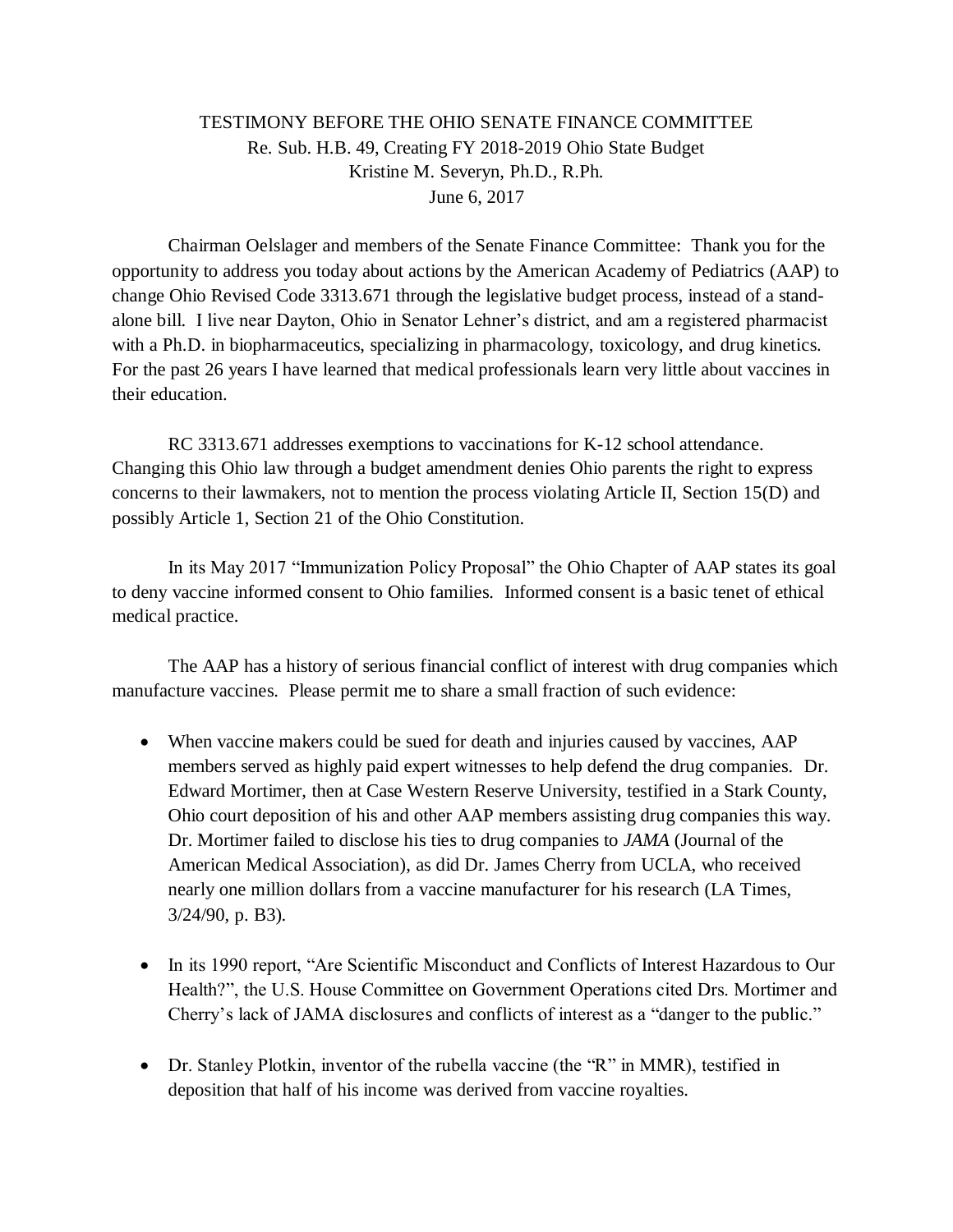- In the early 1980s AAP solicited its "friends in the business community" to build its new headquarters near Chicago. Over the next several years, hundreds of thousands of dollars were donated to AAP from drug companies, baby formula makers, and other companies.
- AAP worked with Congress to pass the National Childhood Vaccine Injury Act of 1986, which established a no-fault (and hence, no discovery) system to compensate those killed or injured by vaccines. The U.S. Taxpayer now shoulders vaccine makers' liability costs. As of May 1, 2017 the Vaccine Injury Compensation Program has spent nearly \$3.7 billion.
- Vaccines represent an economic boon for pediatricians. Profitable well-baby visits are timed to coincide with vaccination schedules established by the AAP and the Centers for Disease Control and Prevention (CDC). Indeed, one pediatrician recently testified to the Minnesota state legislature that he personally loses hundreds of thousands of dollars in income every year for giving his patients the right to opt out of vaccines.
- Drug company lobbyists can wear different hats. In the late 1990s, while collecting between \$50,000-\$100,000 from vaccine maker Wyeth for Texas lobbying activities, the same lobbyist collected \$25,000-\$50,000 from the Texas chapter of the American Academy of Pediatrics to encourage new vaccine mandates in Texas. Unlike Texas, lobbying fees are not public information in Ohio.
- As a front for Merck's campaign to enact a chickenpox vaccine mandate in Illinois, the company established and bankrolled the Illinois Children's Health Coalition (ICHC). Upon investigation, the ICHC was found to be no more than a public relations gimmick. Merck's similar campaign moved to Ohio with the introduction of SB 254 in 2000, this time using the name Ohio Varicella Vaccine Coalition.
- Similar productions were staged during 1999 hepatitis B vaccine hearings in Ohio, and later in hepatitis B vaccine safety hearings in Washington, D.C. The Washington statebased PKIDS (Parents of Kids with Infectious Diseases) favored mandatory hepatitis B vaccine legislation in Ohio, testifying in 1999 at the Ohio Statehouse. Carrying identical scripts, these out-of-state PKIDS moms also testified a few weeks later at congressional hearings in our nation's capital.
- In January 2017 the journal *JAMA Internal Medicine* expressed concerns that such links between patient advocacy groups and drug companies threaten the public trust.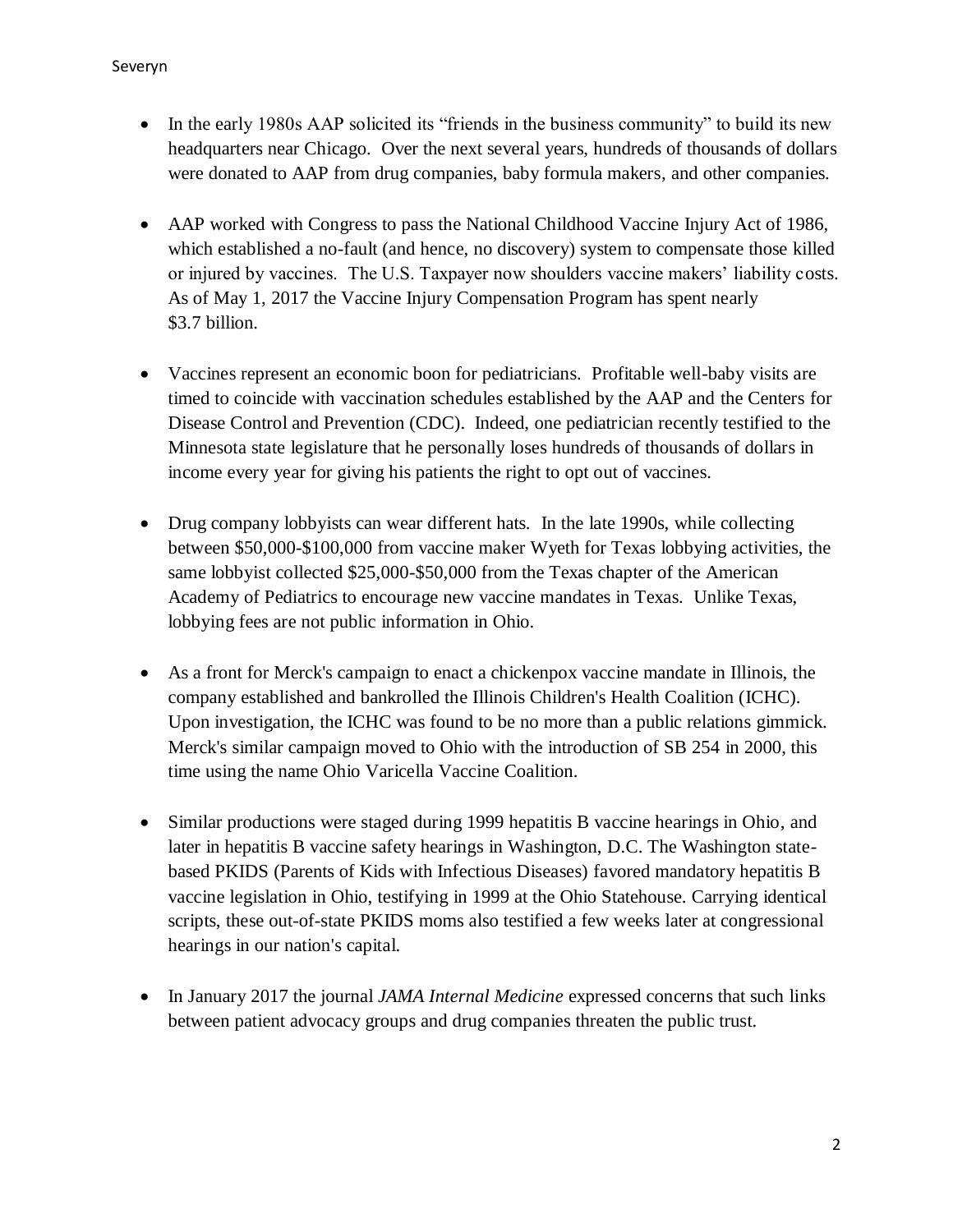In addition to the financial ties between AAP and the pharmaceutical industry, Ohio legislators should consider that vaccines don't always work and can be harmful. Recently publicized mumps outbreaks at Ohio colleges occurred largely in vaccinated students, as did recent measles and pertussis outbreaks across the country.

If the AAP wants to eliminate medical informed consent in Ohio, it should propose a stand-alone bill so that all sides can testify in legislative hearings, instead of using the back door legislative budget approach to sneak in what it cannot achieve in the light of day.

Thank you for your concern and attention. I look forward to answering any questions.

(See news clipping next page.)